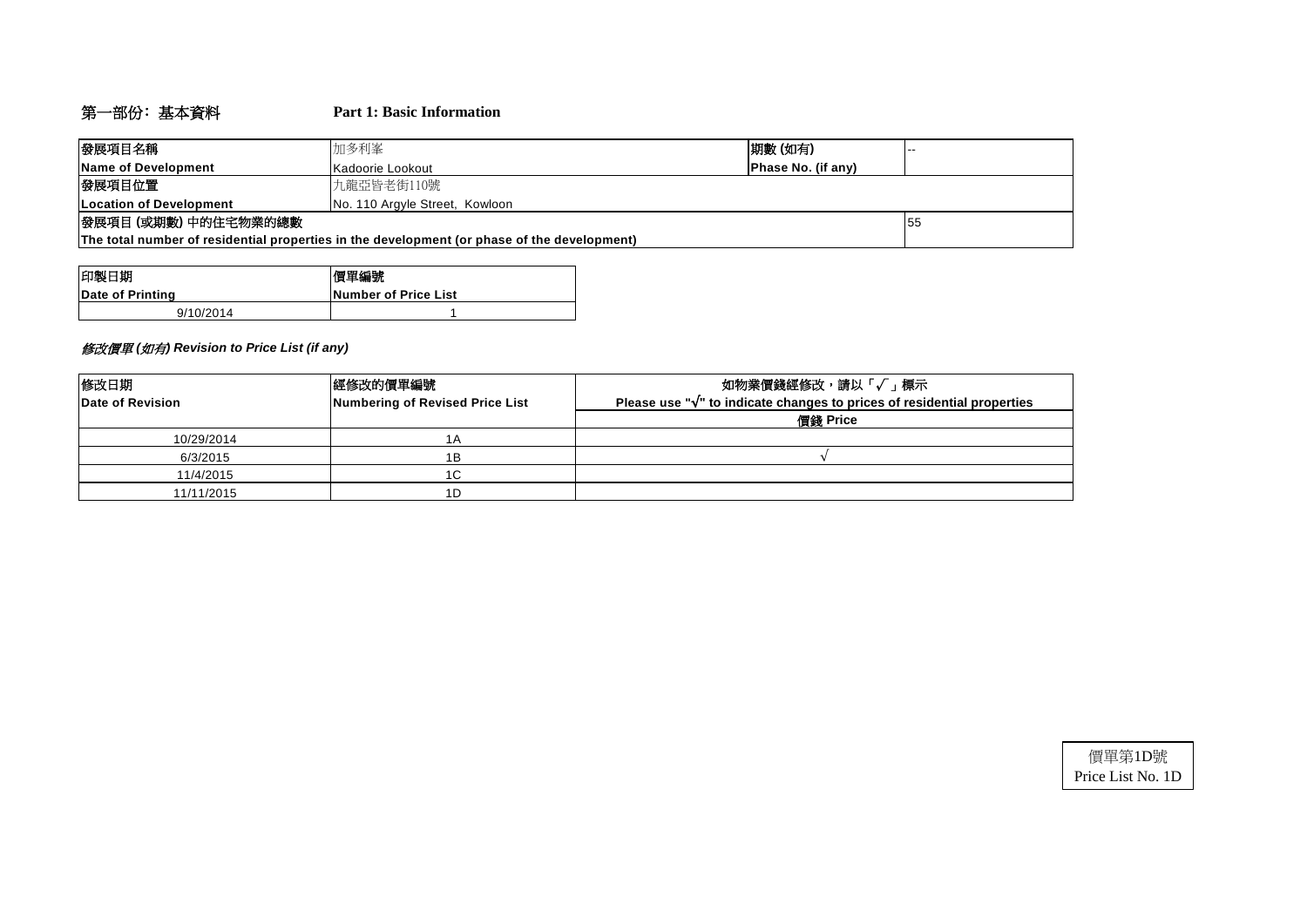# 第二部份﹕面積及售價資料 **Part 2: Information on Area and Price**

| 物業的描述<br><b>Description of</b><br><b>Residential</b><br><b>Property</b> |               | 實用面積<br>(包括露台,工作平台及陽台(如有)<br>平方米(平方呎)                                                       | 售價<br>$\overline{(\overline{\pi})}$ | 實用面積<br>每平方米/呎售價<br>元,每平方米<br>(元,每平方/呎)                    |                                    |               |                             |                            | 平方米(平方呎)<br>sq. metre (sq.ft.) | 其他指明項目的面積(不計算入實用面積)<br>Area of other specified items (Not included in the Saleable Area) |       |                  |                |       |
|-------------------------------------------------------------------------|---------------|---------------------------------------------------------------------------------------------|-------------------------------------|------------------------------------------------------------|------------------------------------|---------------|-----------------------------|----------------------------|--------------------------------|------------------------------------------------------------------------------------------|-------|------------------|----------------|-------|
| 樓層                                                                      | 單位            | <b>Saleable Area</b>                                                                        | <b>Price</b>                        | <b>Unit Rate of</b>                                        | 空調機房                               | 窗台            | 閣樓                          | 平台                         | 花園                             | 停車位                                                                                      | 天台    | 梯屋               | 前庭             | 庭院    |
| <b>Floor</b>                                                            | Unit          | (including Balcony, Utility Platform and Verandah, if any)<br>sq. metre (sq. ft.)           | $\left( \text{\$}\right)$           | <b>Saleable Area</b><br>\$ per sq. metre<br>\$per sq. ft.) | Air-<br>conditioning<br>plant room | Bay<br>window |                             | Cockloft   Flat roof       | Garden                         | Parking<br>space                                                                         | Roof  | <b>Stairhood</b> | <b>Terrace</b> | Yard  |
|                                                                         | $\mathbf C$   | (533)<br>49.476<br>2.000<br>(22);<br>露台 Balcony:<br>0.000<br>工作平台 Utility Platform:<br>(0)  | 10,728,000                          | 216,832<br>(20, 128)                                       | $-$                                | 2.450<br>(26) | $  \,$                      | $---$                      | $\overline{\phantom{a}}$       | $---$                                                                                    | $---$ | $- -$            | $--$           | $---$ |
|                                                                         |               | (919)<br>85.419<br>2.450<br>露台 Balcony:<br>(26);                                            | 22,328,000                          | 261,394<br>(24,296)                                        | $\mathcal{L}_{\mathcal{L}}$        | 1.941<br>(21) | $\sim$                      | $--$                       | $--$                           | $---$                                                                                    | $---$ | $--$             | $---$          | $--$  |
| 8                                                                       | $A^*$         | 1.500<br>工作平台 Utility Platform:<br>(16)                                                     | 19,258,000                          | 225,453<br>(20,955)                                        |                                    |               |                             |                            |                                |                                                                                          |       |                  |                |       |
| 8                                                                       | $B^*$         | 89.221<br>(960)<br>2.500<br>(27);<br>露台 Balcony:<br>1.500<br>工作平台 Utility Platform:<br>(16) | 23,480,000<br>20,252,000            | 263,167<br>(24, 458)<br>226,987                            | $\mathcal{L}_{\mathcal{L}}$        | 2.563<br>(28) | $-$                         | $--$                       | $--$                           | $\overline{\phantom{a}}$                                                                 | $---$ | $--$             | $--$           | $--$  |
|                                                                         |               | 49.476                                                                                      | 10,838,000                          | (21,096)<br>219,056                                        |                                    | 2.450         |                             |                            |                                |                                                                                          |       |                  |                |       |
| 8                                                                       | $\mathsf{C}$  | (533)<br>2.000<br>(22);<br>露台 Balcony:<br>工作平台 Utility Platform:<br>0.000<br>(0)            |                                     | (20, 334)                                                  | $--$                               | (26)          | $--$                        | $--$                       | $--$                           | $\overline{\phantom{a}}$                                                                 | $--$  | $---$            | $--$           | $---$ |
| 9                                                                       | $A^*$         | (919)<br>85.419<br>露台 Balcony:<br>2.450<br>(26);<br>工作平台 Utility Platform:<br>1.500<br>(16) | 22,573,000<br>19,470,000            | 264,262<br>(24, 563)<br>227,935<br>(21, 186)               | $- -$                              | 1.941<br>(21) | $  \,$                      | $--$                       | $--$                           | $--$                                                                                     | $-$   | $---$            | $---$          | $---$ |
| $\mathsf{Q}$                                                            | $B^*$         | 89.221<br>(960)<br>2.500<br>(27);<br>露台 Balcony:                                            | 23,748,000                          | 266,171<br>(24, 738)                                       | $--$                               | 2.563<br>(28) | $--$                        | $--$                       | $\qquad \qquad -$              | $--$                                                                                     | $---$ | $--$             | $--$           | $--$  |
|                                                                         |               | 工作平台 Utility Platform: 1.500 (16)                                                           | 20,483,000                          | 229,576<br>(21, 336)                                       |                                    |               |                             |                            |                                |                                                                                          |       |                  |                |       |
| 9                                                                       | $\mathcal{C}$ | 49.476<br>(533)<br>露台 Balcony:<br>2.000<br>(22);<br>工作平台 Utility Platform:<br>0.000<br>(0)  | 10,953,000                          | 221,380<br>(20, 550)                                       | $- -$                              | 2.450<br>(26) | $\mathcal{L}_{\mathcal{F}}$ | $--$                       | $\qquad \qquad -$              | $--$                                                                                     | $---$ | $--$             | $--$           | $--$  |
| 10                                                                      | $\mathcal{C}$ | (533)<br>49.476<br>露台 Balcony:<br>2.000<br>(22);<br>0.000<br>工作平台 Utility Platform:<br>(0)  | 11,058,000                          | 223,502<br>(20, 747)                                       | $- -$                              | 2.450<br>(26) | $\overline{\phantom{a}}$    | $ \!-$                     | $\overline{\phantom{a}}$       | $\overline{\phantom{a}}$                                                                 | $---$ | $- -$            | $--$           | $--$  |
| 11                                                                      | $A^*$         | 85.419<br>(919)<br>露台 Balcony:<br>2.450<br>(26);<br>工作平台 Utility Platform:<br>1.500<br>(16) | 23,528,000                          | 275,442<br>(25,602)                                        | $\overline{\phantom{a}}$           | 1.941<br>(21) | $\mathcal{L}_{\mathcal{L}}$ | $\mathcal{L}(\mathcal{L})$ | $\rightarrow$                  | $ -$                                                                                     | $--$  | $--$             | $--$           | $--$  |
| 11                                                                      | $B^*$         | 89.221<br>(960)<br>露台 Balcony:<br>2.500<br>(27);<br>工作平台 Utility Platform:<br>1.500<br>(16) | 24,268,000<br>20,932,000            | 271,999<br>(25,279)<br>234,608<br>(21, 804)                | $- -$                              | 2.563<br>(28) | $\mathcal{L}_{\mathcal{L}}$ | $\overline{\phantom{m}}$   | $\rightarrow$                  | $\overline{\phantom{m}}$                                                                 | $---$ | $- -$            | $--$           | $---$ |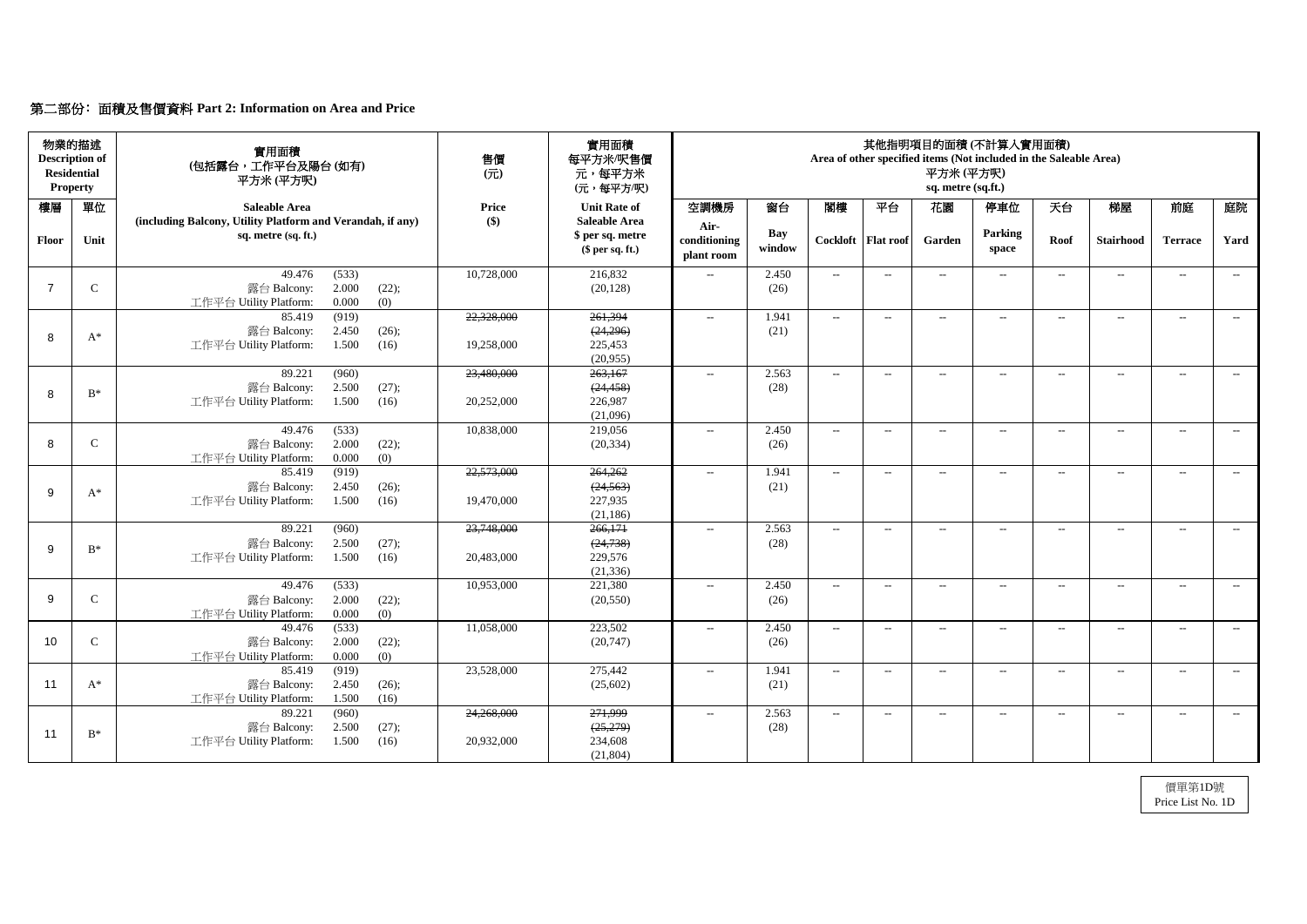# 第二部份﹕面積及售價資料 **Part 2: Information on Area and Price**

| 物業的描述<br><b>Description of</b><br><b>Residential</b><br><b>Property</b> |                | 實用面積<br>(包括露台,工作平台及陽台(如有)<br>平方米(平方呎)                                                       | 售價<br>$($ $\overrightarrow{\pi}$ $)$ | 實用面積<br>每平方米/呎售價<br>元,每平方米<br>(元,每平方/呎)                    | 其他指明項目的面積(不計算入實用面積)<br>Area of other specified items (Not included in the Saleable Area)<br>平方米(平方呎)<br>sq. metre (sq.ft.) |                      |                          |                      |                          |                               |       |                   |                |       |
|-------------------------------------------------------------------------|----------------|---------------------------------------------------------------------------------------------|--------------------------------------|------------------------------------------------------------|----------------------------------------------------------------------------------------------------------------------------|----------------------|--------------------------|----------------------|--------------------------|-------------------------------|-------|-------------------|----------------|-------|
| 樓層                                                                      | 單位             | <b>Saleable Area</b>                                                                        | <b>Price</b>                         | <b>Unit Rate of</b>                                        | 空調機房                                                                                                                       | 窗台                   | 閣樓                       | 平台                   | 花園                       | 停車位                           | 天台    | 梯屋                | 前庭             | 庭院    |
| Floor                                                                   | Unit           | (including Balcony, Utility Platform and Verandah, if any)<br>sq. metre (sq. ft.)           | $\left( \text{\$}\right)$            | <b>Saleable Area</b><br>\$ per sq. metre<br>\$per sq. ft.) | Air-<br>conditioning<br>plant room                                                                                         | <b>Bay</b><br>window |                          | Cockloft   Flat roof | Garden                   | <b>Parking</b><br>space       | Roof  | <b>Stairhood</b>  | <b>Terrace</b> | Yard  |
| 11                                                                      | $\mathsf{C}$   | (533)<br>49.476<br>2.000<br>露台 Balcony:<br>(22);<br>0.000<br>(0)<br>工作平台 Utility Platform:  | 11,158,000                           | 225,523<br>(20, 934)                                       | $- -$                                                                                                                      | 2.450<br>(26)        | $--$                     | $---$                | $\overline{\phantom{a}}$ | $\overline{\phantom{a}}$      | $---$ | $--$              | $--$           | $---$ |
| 12                                                                      | $B^*$          | (960)<br>89.221<br>2.500<br>(27);<br>露台 Balcony:<br>工作平台 Utility Platform:<br>1.500<br>(16) | 24,550,000<br>21,175,000             | 275,159<br>(25, 573)<br>237,332<br>(22,057)                | $\mathcal{L}_{\mathcal{L}}$                                                                                                | 2.563<br>(28)        | $--$                     | $--$                 | $--$                     | $\overline{\phantom{a}}$      | $---$ | $--$              | $--$           | $--$  |
| 12                                                                      | $\mathbf C$    | 49.476<br>(533)<br>2.000<br>(22);<br>露台 Balcony:<br>工作平台 Utility Platform:<br>0.000<br>(0)  | 11,258,000                           | 227,545<br>(21, 122)                                       | $--$                                                                                                                       | 2.450<br>(26)        | $\overline{\phantom{a}}$ | $--$                 | $--$                     | $--$                          | $---$ | $--$              | $--$           | $--$  |
| 15                                                                      | $\mathsf{C}$   | 49.476<br>(533)<br>2.000<br>露台 Balcony:<br>(22);<br>0.000<br>(0)<br>工作平台 Utility Platform:  | 11,363,000                           | 229,667<br>(21,319)                                        | $- -$                                                                                                                      | 2.450<br>(26)        | $--$                     | $--$                 | $\qquad \qquad -$        | $---$                         | $---$ | $\qquad \qquad -$ | $--$           | $---$ |
| 16                                                                      | $A^*$          | (919)<br>85.419<br>露台 Balcony:<br>2.450<br>(26);<br>工作平台 Utility Platform:<br>1.500<br>(16) | 24,368,000                           | 285,276<br>(26,516)                                        | $--$                                                                                                                       | 1.941<br>(21)        | $\sim$                   | $--$                 | $\qquad \qquad -$        | $--$                          | $---$ | $\qquad \qquad -$ | $--$           | $--$  |
| 16                                                                      | $\mathbf C$    | (533)<br>49.476<br>2.000<br>(22);<br>露台 Balcony:<br>0.000<br>(0)<br>工作平台 Utility Platform:  | 11,463,000                           | 231,688<br>(21,507)                                        | $- -$                                                                                                                      | 2.450<br>(26)        | $--$                     | $--$                 | $\overline{\phantom{a}}$ | $--$                          | $--$  | $ -$              | $--$           | $--$  |
| 17                                                                      | $B^*$          | 89.221<br>(960)<br>露台 Balcony:<br>2.500<br>(27);<br>工作平台 Utility Platform:<br>1.500<br>(16) | 25,328,000<br>21,846,000             | 283,879<br>(26, 383)<br>244,853<br>(22, 756)               | $--$                                                                                                                       | 2.563<br>(28)        | $\sim$                   | $--$                 | $--$                     | $--$                          | $---$ | $--$              | $--$           | $--$  |
| 17                                                                      | $\mathsf{C}$   | 49.476<br>(533)<br>2.000<br>露台 Balcony:<br>(22);<br>工作平台 Utility Platform:<br>0.000<br>(0)  | 11,568,000                           | 233,810<br>(21,704)                                        | $- -$                                                                                                                      | 2.450<br>(26)        | $--$                     | $--$                 | $\overline{\phantom{a}}$ | $---$                         | $--$  | $--$              | $--$           | $--$  |
| 18                                                                      | $A^*$          | 85.419<br>(919)<br>2.450<br>露台 Balcony:<br>(26);<br>工作平台 Utility Platform:<br>1.500<br>(16) | 24,958,000                           | 292,183<br>(27, 158)                                       | $- -$                                                                                                                      | 1.941<br>(21)        | $--$                     | $--$                 | --                       | $\hspace{0.05cm} \textbf{--}$ | $---$ | $--$              | $--$           | $--$  |
| 18                                                                      | $\mathrm{B}^*$ | (960)<br>89.221<br>露台 Balcony:<br>2.500<br>(27);<br>工作平台 Utility Platform:<br>1.500<br>(16) | 25,713,000<br>22,178,000             | 288,194<br>(26, 784)<br>248,574<br>(23,102)                | $- -$                                                                                                                      | 2.563<br>(28)        | $--$                     | $--$                 | $--$                     | $\hspace{0.05cm} \textbf{--}$ | $--$  | $--$              | $--$           | $--$  |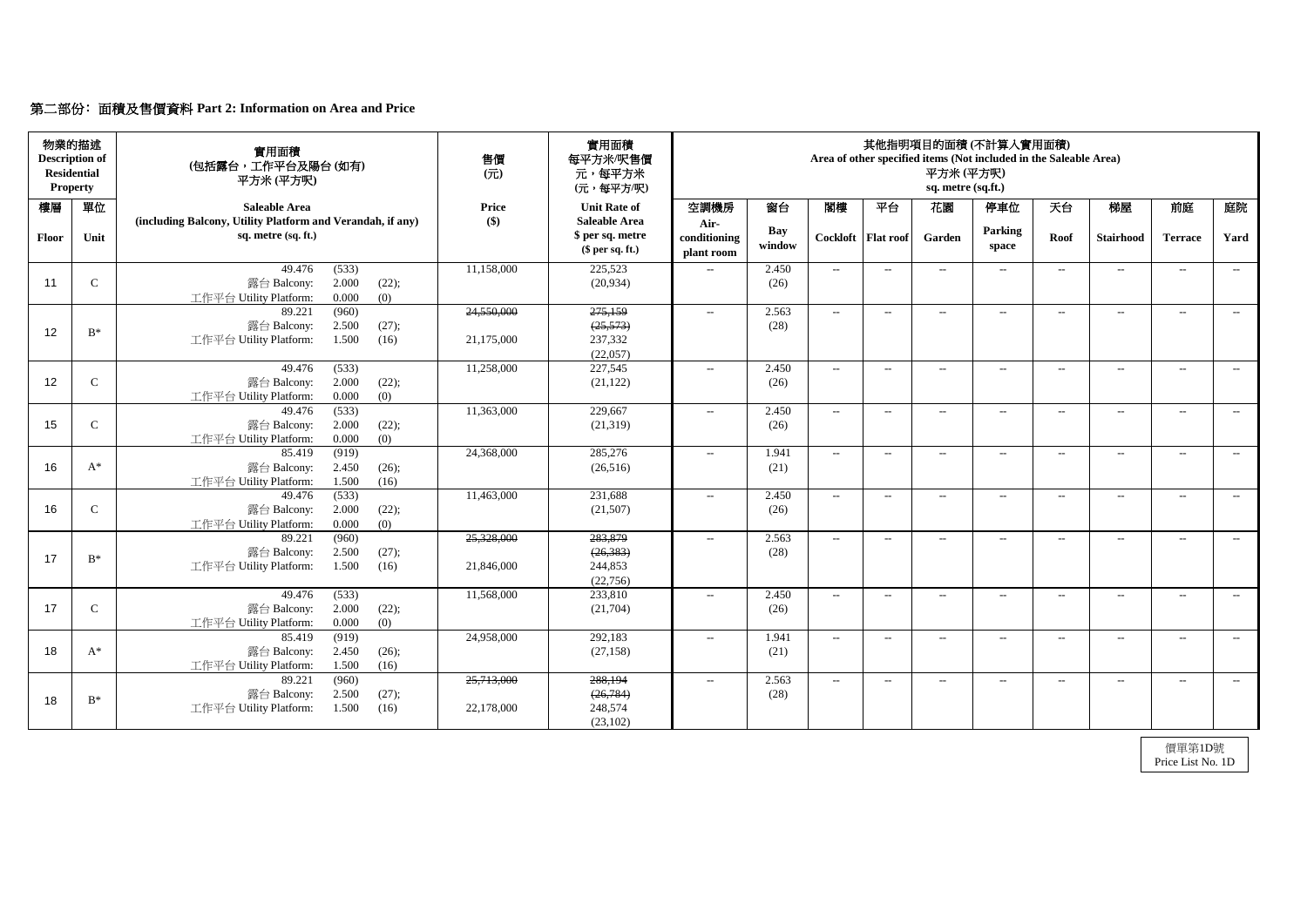# 第二部份﹕面積及售價資料 **Part 2: Information on Area and Price**

| 物業的描述<br><b>Description of</b><br><b>Residential</b><br><b>Property</b> |              | 實用面積<br>(包括露台,工作平台及陽台(如有)<br>平方米 (平方呎)                                            | 售價<br>$($ $\overrightarrow{\pi}$ $)$ | 實用面積<br>每平方米/呎售價<br>元,每平方米<br>(元,每平方/呎)                    | 其他指明項目的面積(不計算入實用面積)<br>Area of other specified items (Not included in the Saleable Area)<br>平方米(平方呎)<br>sq. metre (sq.ft.) |                      |        |                      |                          |                          |        |                   |                          |       |
|-------------------------------------------------------------------------|--------------|-----------------------------------------------------------------------------------|--------------------------------------|------------------------------------------------------------|----------------------------------------------------------------------------------------------------------------------------|----------------------|--------|----------------------|--------------------------|--------------------------|--------|-------------------|--------------------------|-------|
| 樓層                                                                      | 單位           | <b>Saleable Area</b>                                                              | <b>Price</b>                         | <b>Unit Rate of</b>                                        | 空調機房                                                                                                                       | 窗台                   | 閣樓     | 平台                   | 花園                       | 停車位                      | 天台     | 梯屋                | 前庭                       | 庭院    |
| <b>Floor</b>                                                            | Unit         | (including Balcony, Utility Platform and Verandah, if any)<br>sq. metre (sq. ft.) | $\left( \text{\$}\right)$            | <b>Saleable Area</b><br>\$ per sq. metre<br>\$per sq. ft.) | Air-<br>conditioning<br>plant room                                                                                         | <b>Bay</b><br>window |        | Cockloft   Flat roof | Garden                   | Parking<br>space         | Roof   | <b>Stairhood</b>  | <b>Terrace</b>           | Yard  |
|                                                                         |              | 49.476<br>(533)                                                                   | 11,758,000                           | 237,651                                                    | $- -$                                                                                                                      | 2.450                | $--$   | $--$                 | $\qquad \qquad -$        | $--$                     | $---$  | $\qquad \qquad -$ | $--$                     | $---$ |
| 18                                                                      | $\mathbf C$  | 2.000<br>露台 Balcony:<br>(22);<br>0.000<br>工作平台 Utility Platform:<br>(0)           |                                      | (22,060)                                                   |                                                                                                                            | (26)                 |        |                      |                          |                          |        |                   |                          |       |
|                                                                         |              | (533)<br>49.476                                                                   | 11,768,000                           | 237,853                                                    | $\mathcal{L}_{\mathcal{L}}$                                                                                                | 2.450                | $--$   | $--$                 | $--$                     | $ -$                     | $---$  | $---$             | $--$                     | $--$  |
| 19                                                                      | $\mathbf C$  | 2.000<br>(22);<br>露台 Balcony:                                                     |                                      | (22,079)                                                   |                                                                                                                            | (26)                 |        |                      |                          |                          |        |                   |                          |       |
|                                                                         |              | 工作平台 Utility Platform:<br>0.000<br>(0)                                            |                                      |                                                            |                                                                                                                            |                      |        |                      |                          |                          |        |                   |                          |       |
|                                                                         |              | (919)<br>85.419                                                                   | 25,193,000                           | 294,934                                                    | $---$                                                                                                                      | 1.941                | $--$   | $---$                | $--$                     | $\overline{\phantom{a}}$ | $--$   | $\qquad \qquad -$ | $--$                     | $--$  |
| 20                                                                      | $A^*$        | 露台 Balcony:<br>2.450<br>(26);                                                     |                                      | (27, 413)                                                  |                                                                                                                            | (21)                 |        |                      |                          |                          |        |                   |                          |       |
|                                                                         |              | 1.500<br>工作平台 Utility Platform:<br>(16)                                           | 21,729,000                           | 254,381<br>(23, 644)                                       |                                                                                                                            |                      |        |                      |                          |                          |        |                   |                          |       |
|                                                                         |              | (533)<br>49.476                                                                   | 11,883,000                           | 240,177                                                    | $- -$                                                                                                                      | 2.450                | $--$   | $-$                  | $-$                      | $---$                    | $-$    | $---$             | $---$                    | $---$ |
| 20                                                                      | $\mathbf C$  | 露台 Balcony:<br>2.000<br>(22);                                                     |                                      | (22, 295)                                                  |                                                                                                                            | (26)                 |        |                      |                          |                          |        |                   |                          |       |
|                                                                         |              | (0)<br>0.000<br>工作平台 Utility Platform:                                            |                                      |                                                            |                                                                                                                            |                      |        |                      |                          |                          |        |                   |                          |       |
|                                                                         |              | (919)<br>85.419                                                                   | 25,428,000                           | 297,686                                                    | $--$                                                                                                                       | 1.941                | $--$   | $---$                | $--$                     | $--$                     | $--$   | $\qquad \qquad -$ | $--$                     | $---$ |
| 21                                                                      | $A^*$        | 2.450<br>(26);<br>露台 Balcony:                                                     |                                      | (27,669)                                                   |                                                                                                                            | (21)                 |        |                      |                          |                          |        |                   |                          |       |
|                                                                         |              | 1.500<br>(16)<br>工作平台 Utility Platform:                                           |                                      |                                                            |                                                                                                                            |                      |        |                      |                          |                          |        |                   |                          |       |
|                                                                         |              | (960)<br>89.221                                                                   | 26,120,000                           | 292,756                                                    | $--$                                                                                                                       | 2.563                | $--$   | $--$                 | $--$                     | $--$                     | $--$   | $---$             | $--$                     | $---$ |
| 21                                                                      | $B^*$        | 2.500<br>露台 Balcony:<br>(27);                                                     |                                      | (27,208)                                                   |                                                                                                                            | (28)                 |        |                      |                          |                          |        |                   |                          |       |
|                                                                         |              | 工作平台 Utility Platform:<br>1.500<br>(16)                                           | 22,529,000                           | 252,508                                                    |                                                                                                                            |                      |        |                      |                          |                          |        |                   |                          |       |
|                                                                         |              | 49.476<br>(533)                                                                   | 11,998,000                           | (23, 468)<br>242,501                                       | $- -$                                                                                                                      | 2.450                | $-$    | $--$                 | $\rightarrow$            | $--$                     | $--$   | $\qquad \qquad -$ | $\overline{\phantom{a}}$ | $--$  |
| 21                                                                      | $\mathbf C$  | 2.000<br>露台 Balcony:<br>(22);                                                     |                                      | (22,510)                                                   |                                                                                                                            | (26)                 |        |                      |                          |                          |        |                   |                          |       |
|                                                                         |              | 0.000<br>工作平台 Utility Platform:<br>(0)                                            |                                      |                                                            |                                                                                                                            |                      |        |                      |                          |                          |        |                   |                          |       |
|                                                                         |              | 49.476<br>(533)                                                                   | 12,108,000                           | 244,725                                                    | $--$                                                                                                                       | 2.450                | $  \,$ | $--$                 | $\overline{\phantom{a}}$ | $---$                    | $- \,$ | $--$              | $--$                     | $--$  |
| 22                                                                      | $\mathsf{C}$ | 露台 Balcony:<br>2.000<br>(22);                                                     |                                      | (22, 717)                                                  |                                                                                                                            | (26)                 |        |                      |                          |                          |        |                   |                          |       |
|                                                                         |              | 0.000<br>工作平台 Utility Platform:<br>(0)                                            |                                      |                                                            |                                                                                                                            |                      |        |                      |                          |                          |        |                   |                          |       |
|                                                                         |              | 49.476<br>(533)                                                                   | 12,279,000                           | 248,181                                                    | $- -$                                                                                                                      | 2.450                | $--$   | $--$                 | $\qquad \qquad -$        | $--$                     | $---$  | $--$              | $--$                     | $--$  |
| 23                                                                      | $\mathsf{C}$ | 露台 Balcony:<br>2.000<br>(22);                                                     |                                      | (23,038)                                                   |                                                                                                                            | (26)                 |        |                      |                          |                          |        |                   |                          |       |
|                                                                         |              | 0.000<br>工作平台 Utility Platform:<br>(0)                                            |                                      |                                                            |                                                                                                                            |                      |        |                      |                          |                          |        |                   |                          |       |
|                                                                         |              | (529)<br>49.141                                                                   | 12,428,000                           | 252,905                                                    | $- -$                                                                                                                      | 2.450                | $\sim$ | $--$                 | $--$                     | $--$                     | $--$   | $--$              | $--$                     | $--$  |
| 25                                                                      | $\mathsf{C}$ | 2.000<br>(22);<br>露台 Balcony:                                                     |                                      | (23, 493)                                                  |                                                                                                                            | (26)                 |        |                      |                          |                          |        |                   |                          |       |
|                                                                         |              | 工作平台 Utility Platform:<br>0.000<br>(0)                                            |                                      |                                                            |                                                                                                                            |                      |        |                      |                          |                          |        |                   |                          |       |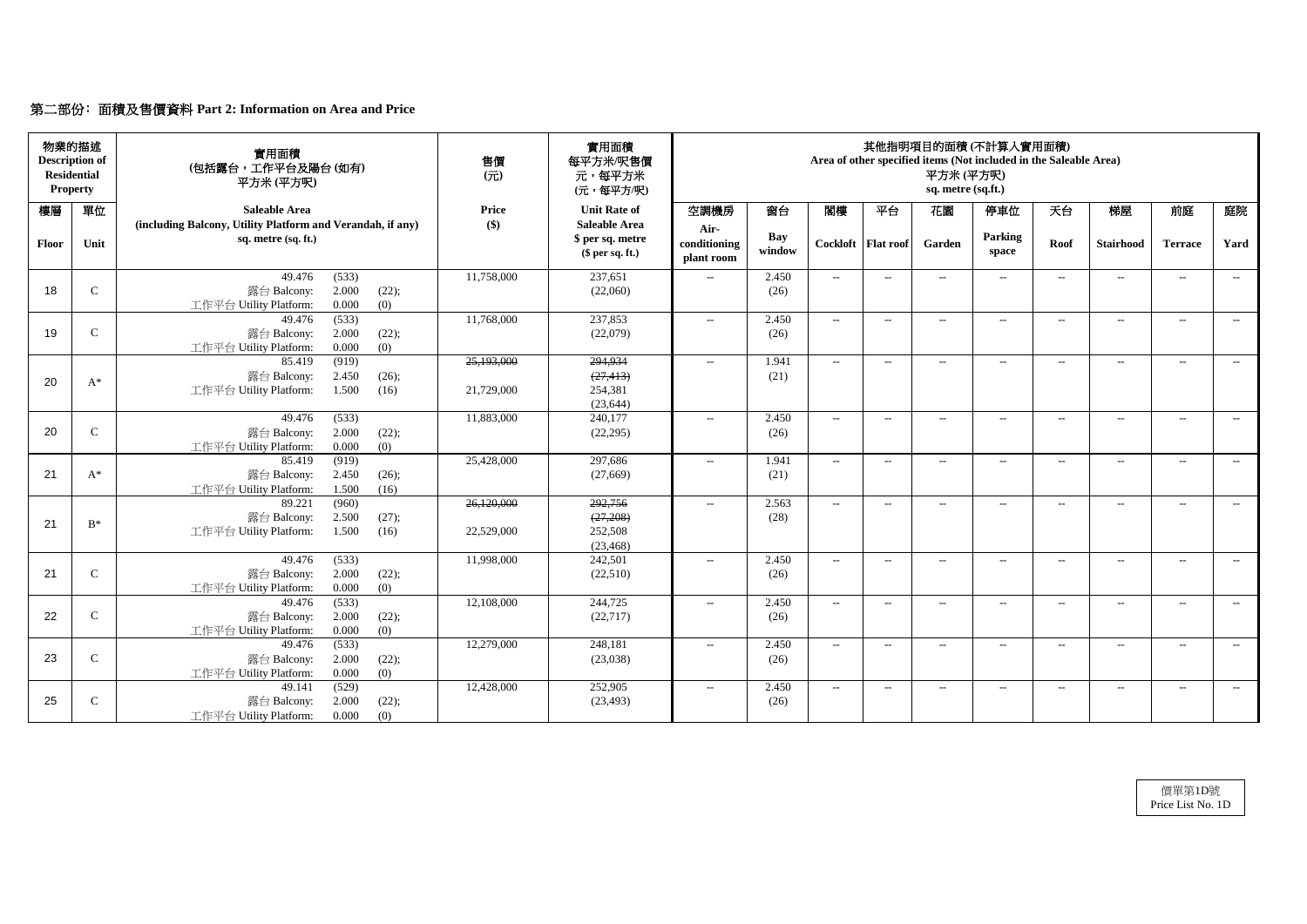## 第三部份:其他資料 **Part 3: Other Information**

支付條款 Terms of payment

以銀行本票或支票繳付。所有本票或支票必須以香港持牌銀行所發出,抬頭必須為賣方律師行"孖士打律師行"。 買方於簽署臨時買賣合約時須繳付相等於售價5%作為臨時訂金,其中港幣\$300,000.00(如選購C單位)或港幣\$600,000.00(如選購A單位或B單位)須以銀行本票繳付,餘款將

shall be issued by a licensed bank in Hong Kong, and shall be made payable to the vendor's solicitors "MAYER BROWN JSM". HK\$600,000.00 (for Unit A or Unit B) shall be paid by a cashier order and the remaining portion of the preliminary deposit can be paid by cashier order or cheque. All cashier orders or cheques Purchasers shall pay the preliminary deposit equivalent to 5% of purchase price upon signing of the preliminary agreement for sale and purchase, of which HK\$300,000.00 (for Unit C) or

# 第 53(3)條 / Section 53(3)

- (3) 實用面積及屬該住宅物業其他指明項目的面積是按《一手住宅物業銷售條例》第 8 條及附表二第 2 部計算得出的。 The saleable area and area of other specified items of the residential property are calculated in accordance with section 8 and Part 2 of Schedule 2 to the Residential Properties (First-hand Sales) Ordinance.
- (4)(i) 註:於本第4節內,「售價」指本價單第二部份表中所列之價錢,而「成交金額」指臨時買賣合約及買賣合約所載之價錢(即售價經計算適用支付條款及折扣後之價錢),因應不 同支付條款及/或折扣按售價計算得出之價目,四捨五入取最近的千位數作為成交金額。

不得就該人沒有簽立買賣合約而針對該人提出進一步申索。 如某人於某日期訂立臨時買賣合約,但沒有於該日期後的 5 個工作日内,就有關住宅物業簽立買賣合約,則 – (i) 該臨時合約即告終止;(ii) 有關的臨時訂金即予沒收;及 (iii) 擁有人

for sale and purchase, the owner must execute the agreement for sale and purchase within 8 working days after that date. If a person executes an agreement for sale and purchase in respect of the residential property within 5 working days after the date on which the person enters into the preliminary agreement 如某人於某日期訂立臨時買賣合約,並於該日期後的 5 個工作日內,就有關住宅物業簽立買賣合約,則擁有人必須在該日期後的 8 個工作日内,簽立該買賣合約。

the relevant terms of payment and/or applicable discounts on the Price will be rounded to the nearest thousand to determine the Transaction Price. and purchase and the agreement for sale and purchase, i.e. the purchase price after applying the relevant terms of payment and applicable discounts on the Price. The price obtained after applying Note: In this section 4, "Price" means the price set out in the schedule in Part 2 of this price list, and "Transaction Price" means the purchase price set out in the preliminary agreement for sale

- (1) 準買家應參閱發展項目的售樓說明書,以了解該項目的資料。 Prospective purchasers are advised to refer to the sales brochure for the development for information on the development.
- (2) 根據《一手住宅物業銷售條例》第 52(1)條及第 53(2)及(3)條, - According to sections 52(1) and 53(2) and (3) of the Residential Properties (First-hand Sales) Ordinance, –

for the failure. agreement for sale and purchase- (i) the preliminary agreement is terminated; (ii) the preliminary deposit is forfeited; and (iii) the owner does not have any further claim against the person If a person does not execute an agreement for sale and purchase in respect of the residential property within 5 working days after the date on which the person enters into the preliminary

# 第 53(2)條 / Section 53(2)

with the owner. A preliminary deposit of 5% of the purchase price is payable by a person to the owner on entering into a preliminary agreement for sale and purchase in respect of the specified residential property

# 第 52(1)條 / Section 52(1)

在某人就指明住宅物業與擁有人訂立臨時買賣合約時,該人須向擁有人支付售價的 5%的臨時訂金。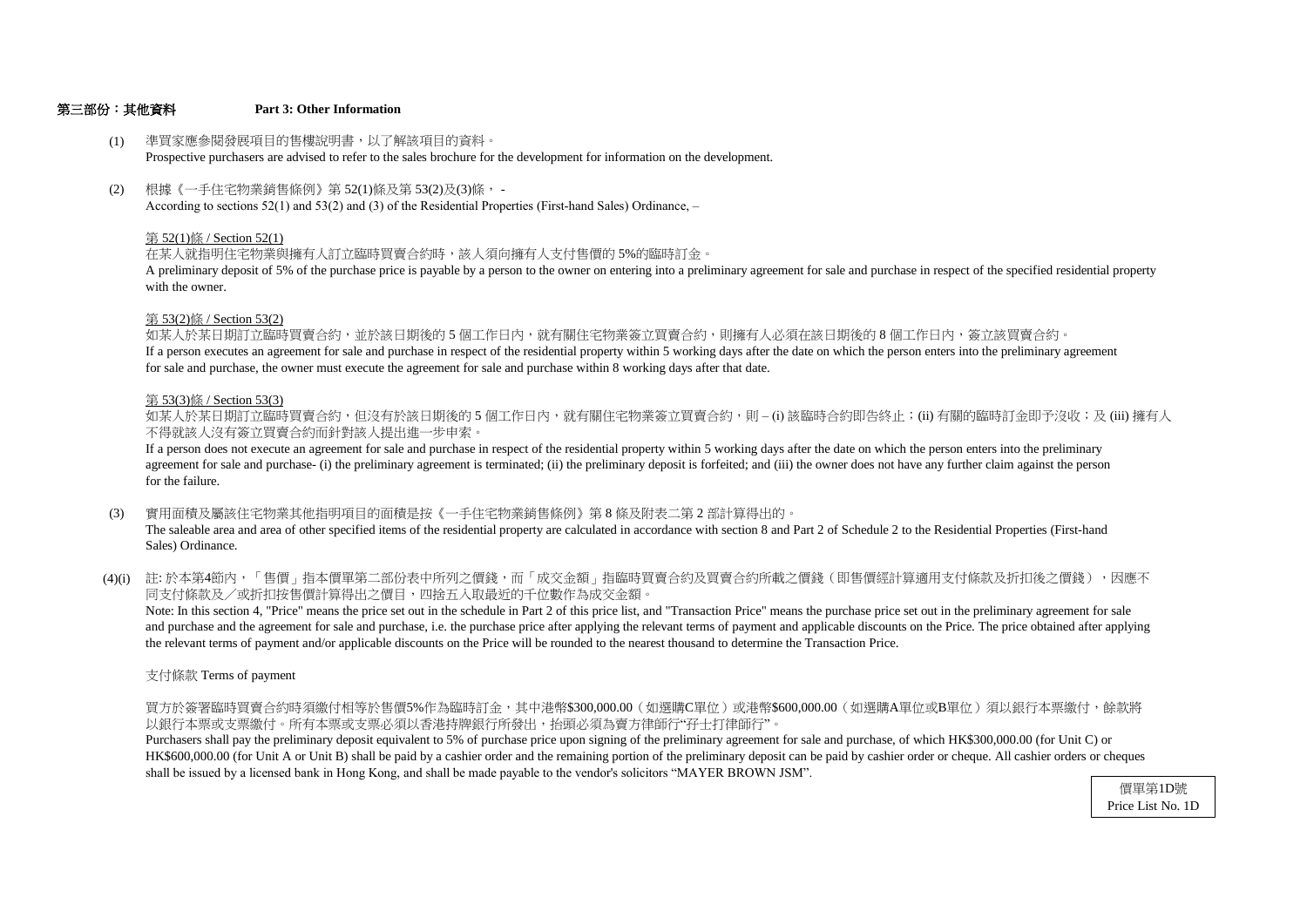# **(a) 90**天付款計劃 **–** 照售價減**3%**

**90-day Payment Plan - 3% discount from the Price**

2) 成交金額 5%( 加付訂金)於買方簽署買賣合約時繳付。 5% of the Transaction Price being Further Deposit shall be paid upon signing of the agreement for sale and purchase.

3) 成交金額 5% (加付訂金)於買方簽署買賣合約後30天內繳付。

5% of the Transaction Price being Further Deposit shall be paid within 30 days after signing of the agreement for sale and purchase.

1)成交金額5%(臨時訂金)於買方簽署臨時買賣合約時繳付,買方須於簽署臨時買賣合約的日期後5個工作日內簽署買賣合約。 5% of the Transaction Price being the Preliminary Deposit shall be paid upon signing of the preliminary agreement for sale and purchase. The agreement for sale and purchase must be signed by the Purchaser within 5 working days thereafter.

4) 成交金額 85%於買方簽署臨時買賣合約後90天內繳付。 85% of the Transaction Price shall be paid within 90 days after the Purchaser signing the preliminary agreement for sale and purchase.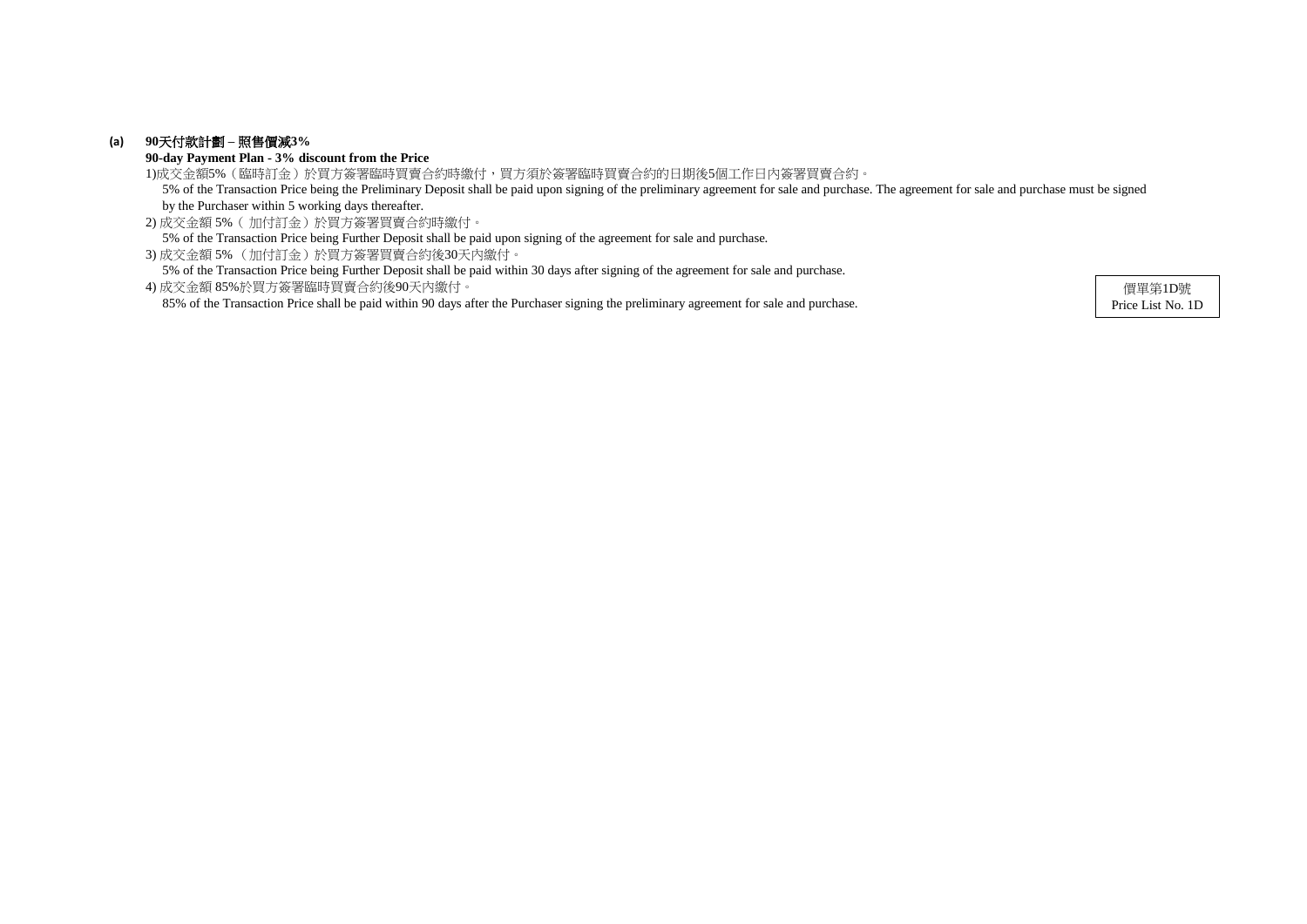# **(b)** 「升級備用按揭貸款」付款計劃 **-** 照售價

# **Advanced Mortgage Plan - the Price**

(此優惠只適用於個人買家 This offer is only applicable to purchaser(s) who is individual)

1)成交金額5%(臨時訂金)於買方簽署臨時買賣合約時繳付,買方須於簽署臨時買賣合約的日期後5個工作日內簽署買賣合約。

- 2) 成交金額 5%( 加付訂金)於買方簽署買賣合約時繳付。
- 5% of the Transaction Price being Further Deposit shall be paid upon signing of the agreement for sale and purchase.
- 3) 成交金額 5% (加付訂金)於買方簽署買賣合約後30天內繳付。
- 5% of the Transaction Price being Further Deposit shall be paid within 30 days after signing of the agreement for sale and purchase.
- 4) 成交金額 85%於買方簽署臨時買賣合約後90天內繳付。

85% of the Transaction Price shall be paid within 90 days after the Purchaser signing the preliminary agreement for sale and purchase.

# 買方可向「大鴻輝財務有限公司」或賣方相聯公司申按揭貸款以作購買有關住宅物業的融資,惟買方必需遵守下列按揭條款:

The Purchaser can apply for a mortgage loan from "Tai Hung Fai Finance Limited" or the Vendor's associated company for the purpose of financing the purchase of the relevant residential property subject to the following conditions of the mortgage:

1) 貸款額不高於樓價之85%,並以有關住宅物業的第一押記作為抵押。

Interest on the mortgage loan will be calculated at 2.75% below the Hong Kong Dollar Prime Rate (P-2.75% p.a.) (currently P=5.25%) as quoted by Bank of East Asia ("the Hong Kong Dollar Prime Rate") from time to time for the first 36 months and thereafter at the Hong Kong Dollar Prime Rate (P% p.a.) and subject to fluctuation.

The loan amount shall not exceed 85% of the Transaction Price and shall be secured by a first legal charge over the relevant residential property.

All legal documents of the mortgage shall be prepared and handled by the solicitors designated by the Vendor or its associated company and all relevant legal costs and disbursements shall be borne by the Purchaser solely.

2) 貸款年期不可超過20年。

The maximum term of repayment of the mortgage loan shall not exceed 20 years.

3) 買方須於提款日起息供分期。

Purchaser(s) will have to pay monthly instalments and interest will be accrued starting from the day of drawdown.

4) 首36個月之按揭之利率按東亞銀行不時提供之港元最優惠利率(後稱"最優惠利率")減2.75%(P-2.75% p.a.)(現時P=5.25%)計算,其後全期按最優惠利率 (P% p.a.) 計算,利率浮動。

Purchaser(s) shall complete the purchase of the residential property and fully pay the Transaction Price of the residential property irrespective of whether the mortgage loan is granted or not.

5) 貸款額、年期及利率以「大鴻輝財務有限公司」或賣方相聯公司最終決定為準。

Mortgage loan, tenor and interest rate are subject to final determination of "Tai Hung Fai Finance Limited" or the Vendor's associated company.

6) 所有按揭之法律文件必須由賣方或其相聯公司指定之律師行辦理,買方須負責支付一切有關之律師費用及雜費。

7) 賣方保留批核按揭之權利。

The Vendor reserves the right to decide whether or not to approve the mortgage loan.

8) 按揭貸款受其他條款及細則約束。

The above offers are subject to final terms and conditions.

9) 不論有關的按揭貸款獲批與否,買方仍須完成購買該住宅物業及全數繳付該住宅物業的樓價。

 5% of the Transaction Price being the Preliminary Deposit shall be paid upon signing of the preliminary agreement for sale and purchase. The agreement for sale and purchase must be signed by the Purchaser within 5 working days thereafter.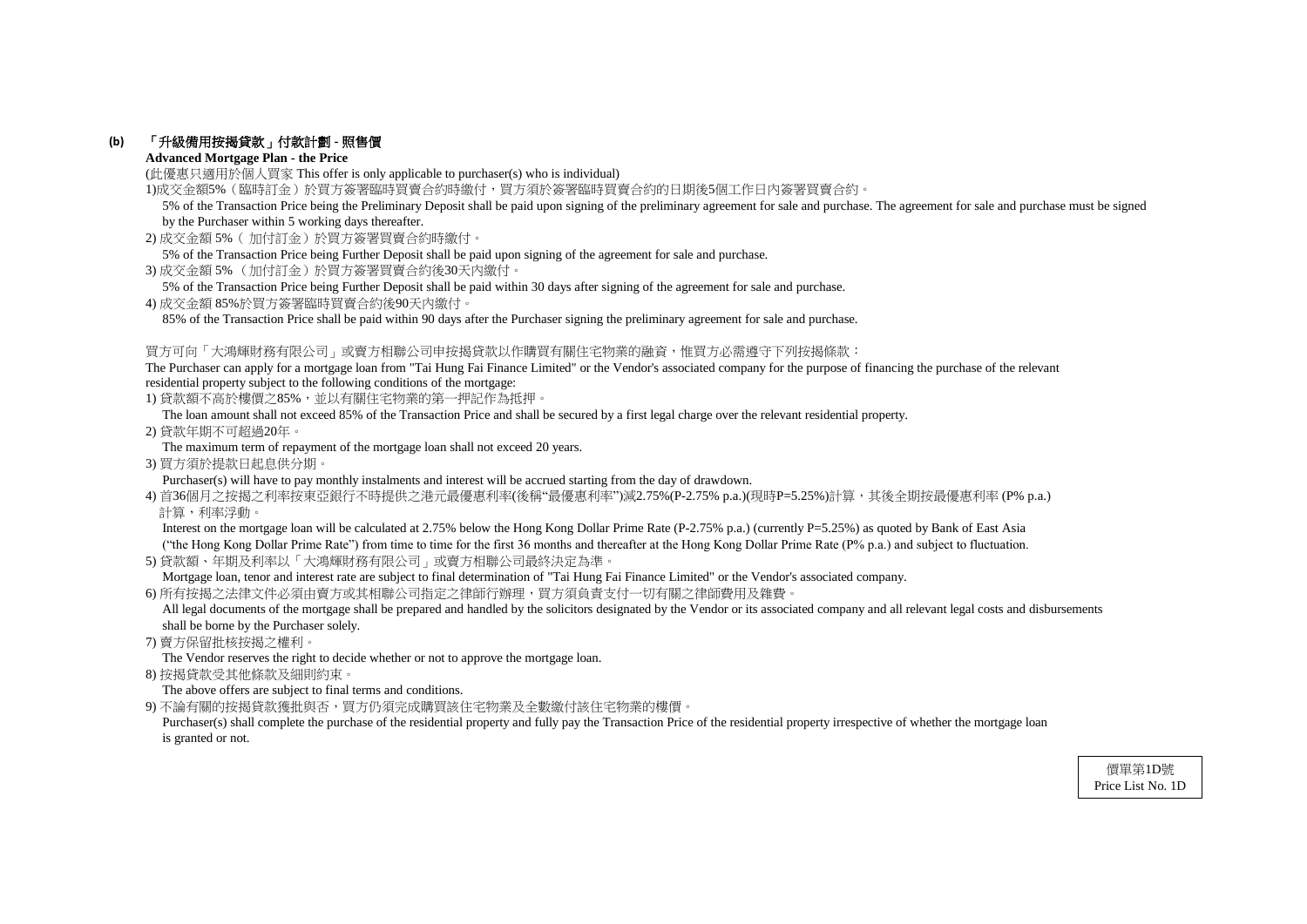- (4)(ii) 售價獲得折扣的基礎 Basis on which any discount on the Price is available
- (a) 請參閱4(i)(a)。 Please refer to 4(i)(a).
- (b) 「從價印花稅津貼」優惠

"Subsidy of Ad Valorem Stamp Duty" Benefit. 買家可獲額外4.25%售價折扣優惠作為「從價印花稅津貼」優惠。 An extra 4.25% discount from the Price would be offered to the purchasers as the "Subsidy of Ad Valorem Stamp Duty" Benefit.

(4)(iii) 可就購買該項目中的指明住宅物業而連帶獲得的任何贈品、財務優惠或利益 Any gift, or any financial advantage or benefit, to be made available in connection with the purchase of a specified residential property in the development

如果買家購買有關住宅物業於此價單第二部份標上"\*"之單位,賣方首次發售發展項目住宅車位時將優先邀請所有該等買家按賣方公佈之售價認購一個住宅車位。買家需於賣方作 出認購邀請時賣方所訂時限決定是否購買住宅車位及簽署相關買賣合約,逾時作棄權論。詳情以相關交易文件條款作準。

以下贈品、財務優惠或利益由賣方提供及只適用於臨時買賣合約中列明之買方。 The following gift, financial advantage or benefit are offered by the Vendor and are applicable only to the Purchaser specified in the preliminary agreement for sale and purchase.

- (a) 請參閱4(i)(b)。 Please refer to 4(i)(b).
- (b) 住宅停車位優惠

Offer of Residential Parking Space:

When the Vendor first launches the sale of the Residential Carparking Spaces in the Development, purchasers of those residential properties marked with a "\*" in Part 2 of this price list will be invited to apply for the purchase of one such Residential Carparking Space (on such price as the Vendor prescribes) before the Residential Carparking Spaces in the Development are made available for purchase by other persons. Each such purchaser must decide whether to purchase one such Residential Carparking Space and must enter into a relevant agreement for sale and purchase within the period as prescribed by the Vendor when the Vendor makes the invitation, failing which that purchaser will be deemed to have given up the benefit. The benefit is subject to the terms and conditions of the relevant transaction documents.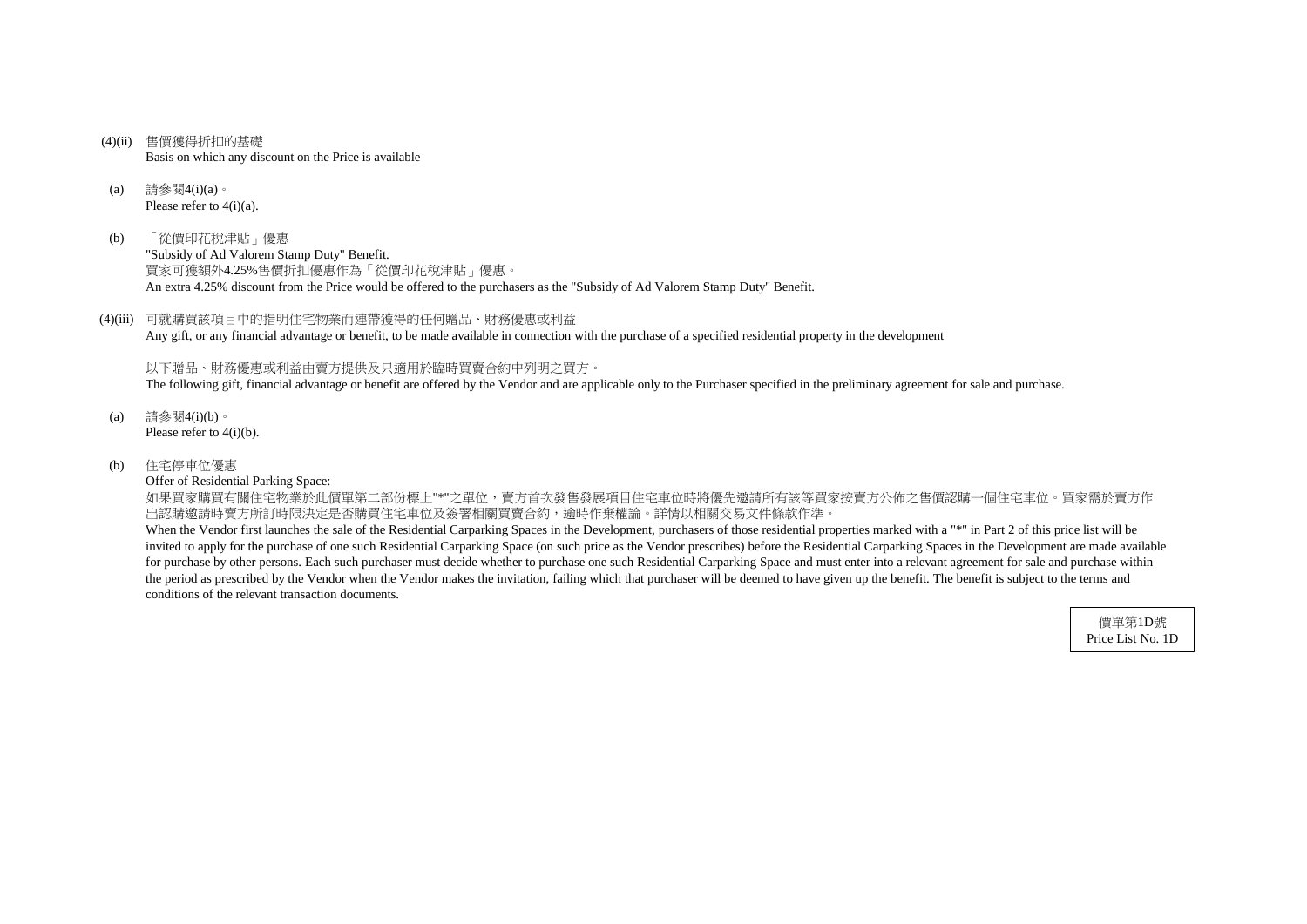#### (c) 為於B2層商舖優惠

## Offer of Shop on B2/F

is as follows: Purchasers will be invited to apply for the purchase of one Shop on B2/F, the priority of purchase will be according to the sequence of specified unit sold in this Price List. The Price of each such Shop

買家可按於本價單售出的指明住宅單位先後次序揀選及購買本項目為於B2層商舖一個,商舖售價如下:

| hop            | Price       |  | Floor | Shop              | Price       |  | Floor          | Shop | Price       |
|----------------|-------------|--|-------|-------------------|-------------|--|----------------|------|-------------|
| 角铺             | 售價          |  | 樓層    | 商舖                | 售價          |  | 樓層             | 商舖   | 售價          |
| $\overline{2}$ | HK\$280,000 |  |       | 19                | HK\$388,000 |  |                | 30   | HK\$280,000 |
| 9              | HK\$338,000 |  |       | 23                | HK\$388,000 |  |                | 31   | HK\$280,000 |
| 11             | HK\$280,000 |  | B2    | 25                | HK\$388,000 |  | B <sub>2</sub> | 32   | HK\$280,000 |
| 13             | HK\$338,000 |  |       | 26                | HK\$280,000 |  |                |      |             |
| 15             | HK\$338,000 |  |       | 27<br>HK\$280,000 |             |  |                |      |             |
| 18             | HK\$388,000 |  |       | 28                | HK\$280,000 |  |                |      |             |

| Floor          | Shop | Price       |
|----------------|------|-------------|
| 建區             | 商舖   | 售價          |
|                | 30   | HK\$280,000 |
|                | 31   | HK\$280,000 |
| B <sub>2</sub> | 32   | HK\$280,000 |
|                |      |             |
|                |      |             |
|                |      |             |

買家需於賣方作出認購邀請時賣方所訂時限決定是否購買商舖及簽署相關買賣合約,逾時作棄權論。詳情以相關交易文件條款作準。

1. 如買方選用賣方指定之代表律師作為買方之代表律師處理其買賣合約及轉讓契,賣方同意為買方支付買賣合約及轉讓契兩項法律文件之律師費用(不包括雜費,雜費須由 買方支付)。

## (4)(iv) 誰人負責支付買賣該項目中的指明住宅物業的有關律師費及印花稅

Who is liable to pay the solicitors' fees and stamp duty in connection with the sale and purchase of a specified residential property in the development

2. 如買方選擇另聘代表律師為買方之代表律師處理其買賣合約及轉讓契,買賣雙方須各自負責其有關買賣合約及轉讓契兩項法律文件之律師費用及雜費。 If the Purchaser chooses to instruct his/her own solicitors to act for him/her in relation to the agreement for sale and purchase and the assignment, each of the Vendor and Purchaser shall pay his/her own solicitors' legal fees and disbursements in respect of the agreement for sale and purchase and the assignment.

# 3. 買方須支付一概有關臨時買賣合約、買賣合約及轉讓契之印花稅(包括但不限於任何買方提名書或轉售的印花稅、任何從價印花稅、額外印花稅、買家印花稅及任何與過期 繳付任何印花稅的有關罰款、利息及附加費用)。

All stamp duty on the preliminary agreement for sale and purchase, the agreement for sale and purchase and the assignment (including but not limited to any stamp duty on any nomination or sub-sale, any ad valorem stamp duty, special stamp duty, buyer's stamp duty and any penalty, interest and surcharge, etc. for late payment of any stamp duty) will be borne by the Purchaser.

| Floor | Shop | Price       |  | Floor | Shop | Price       |             | Floor          | Shop | Price    |          |
|-------|------|-------------|--|-------|------|-------------|-------------|----------------|------|----------|----------|
| 樓層    | 商舖   | 售價          |  | 樓層    | 商舖   | 售價          |             | 樓層             | 商舖   | 售價       |          |
|       |      | HK\$280,000 |  | B2    |      |             | HK\$388,000 |                |      | 30       | HK\$280, |
|       |      | HK\$338,000 |  |       | 23   | HK\$388,000 |             | B <sub>2</sub> | 31   | HK\$280, |          |
| B2    |      | HK\$280,000 |  |       | 25   | HK\$388,000 |             |                | 32   | HK\$280. |          |
|       | 13   | HK\$338,000 |  |       | 26   | HK\$280,000 |             |                |      |          |          |
|       | 15   | HK\$338,000 |  |       | 27   | HK\$280,000 |             |                |      |          |          |
|       |      | HK\$388,000 |  |       | 28   | HK\$280,000 |             |                |      |          |          |

makes the invitation, failing which that purchaser will be deemed to have given up the benefit. The benefit is subject to the terms and conditions of the relevant transaction documents. Each such purchaser must decide whether to purchase one such Shop and must enter into a relevant agreement for sale and purchase within the period as prescribed the Vendor when the Vendor

legal cost of the agreement for sale and purchase and the assignment (excluding the disbursements which shall be paid by the Purchaser). If the Purchaser appoints the Vendor's solicitors to act for him/her in relation to the agreement for sale and purchase and the assignment, the Vendor agrees to bear the Purchaser's